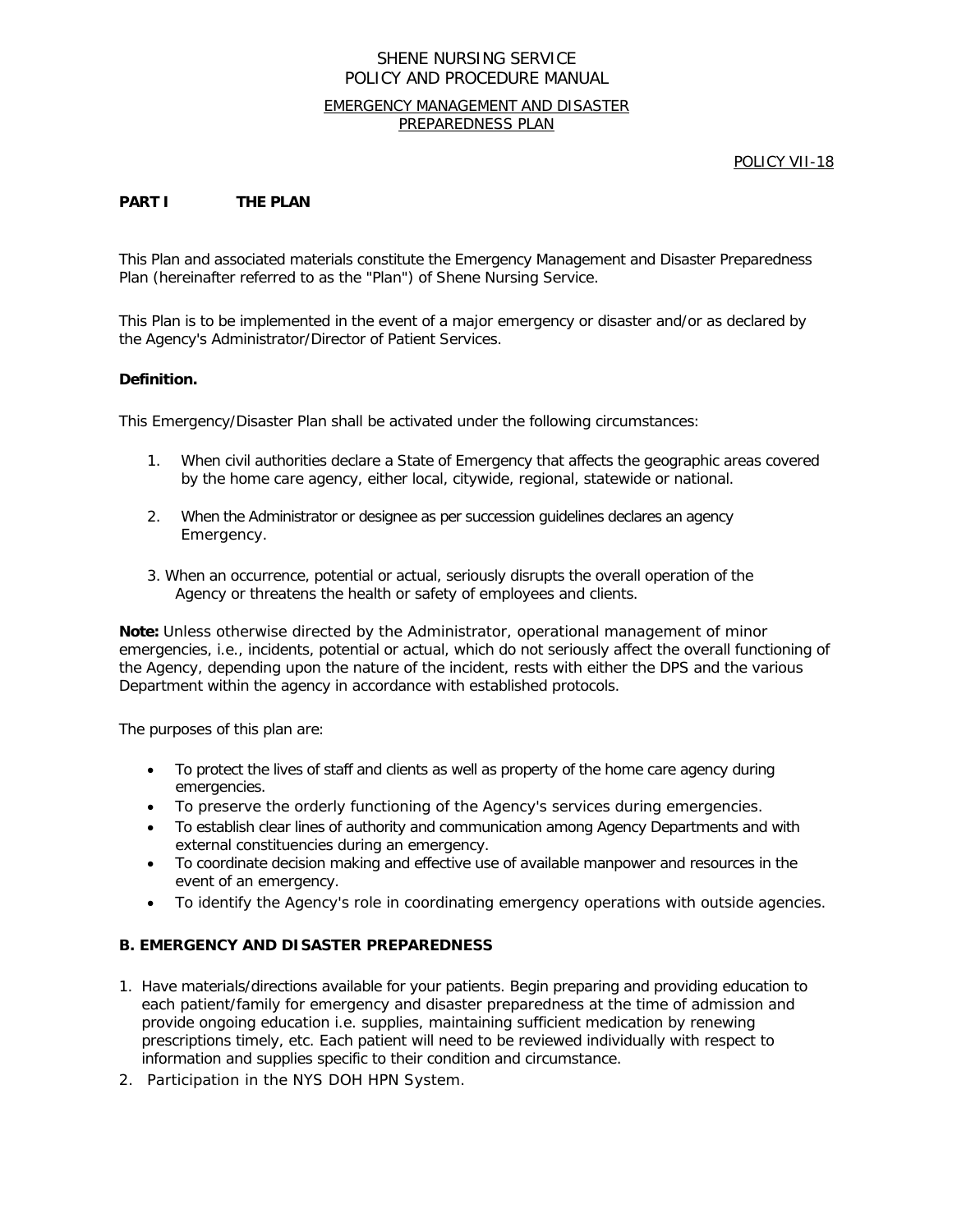EMERGENCY MANAGEMENT AND DISASTER PREPAREDNESS PLAN

## **C. EMERGENCY PLAN ACTIVATION**

Unless otherwise directed by the Administrator, operational management of minor emergencies, i.e., incidents, potential or actual, which do not seriously affect the overall functioning of the Agency, depending upon the nature of the incident, rests with either the Director of Patient Services/Managerial Staff in consultation with related department heads and in accordance with established protocols.

### **Types of emergencies and disasters covered by the Emergency/Disaster Plan include but are not limited to:**

- I. Natural Causes:
	- Tornados
	- Earthquakes
	- Ice Storm
	- Severe Winter Storm
	- Hurricanes
	- Floods
	- Communicable diseases
- II. Accidental Causes:

Fires (chemical, natural gas, electrical or ordinary structural) Hazardous chemical accidents or spills (vapor or liquid) Transportation accidents (airplane, railroad car, automobile/truck) Explosions (compressed gas, containerized liquid or man made) Prolonged utility outages (gas, electricity, cooling system, water) Building Emergency (Structural damage caused by any emergency)

III. Societal Causes/Terrorism:

Civil disturbance Hostage situation Bomb-threats or explosions Labor disruptions/strikes Violent Crime Contamination of air, water or food **Bioterrorism** Dirty Bomb/Nuclear

### **Activation of the Plan**

In the case of a perceived Agency emergency and/or disaster occurrence, the Administrator or the designee will declare if a state of emergency exists and activation of the Plan is in order. If the Agency declares a state of emergency, the first designee reached activates the Communication Tree/Phone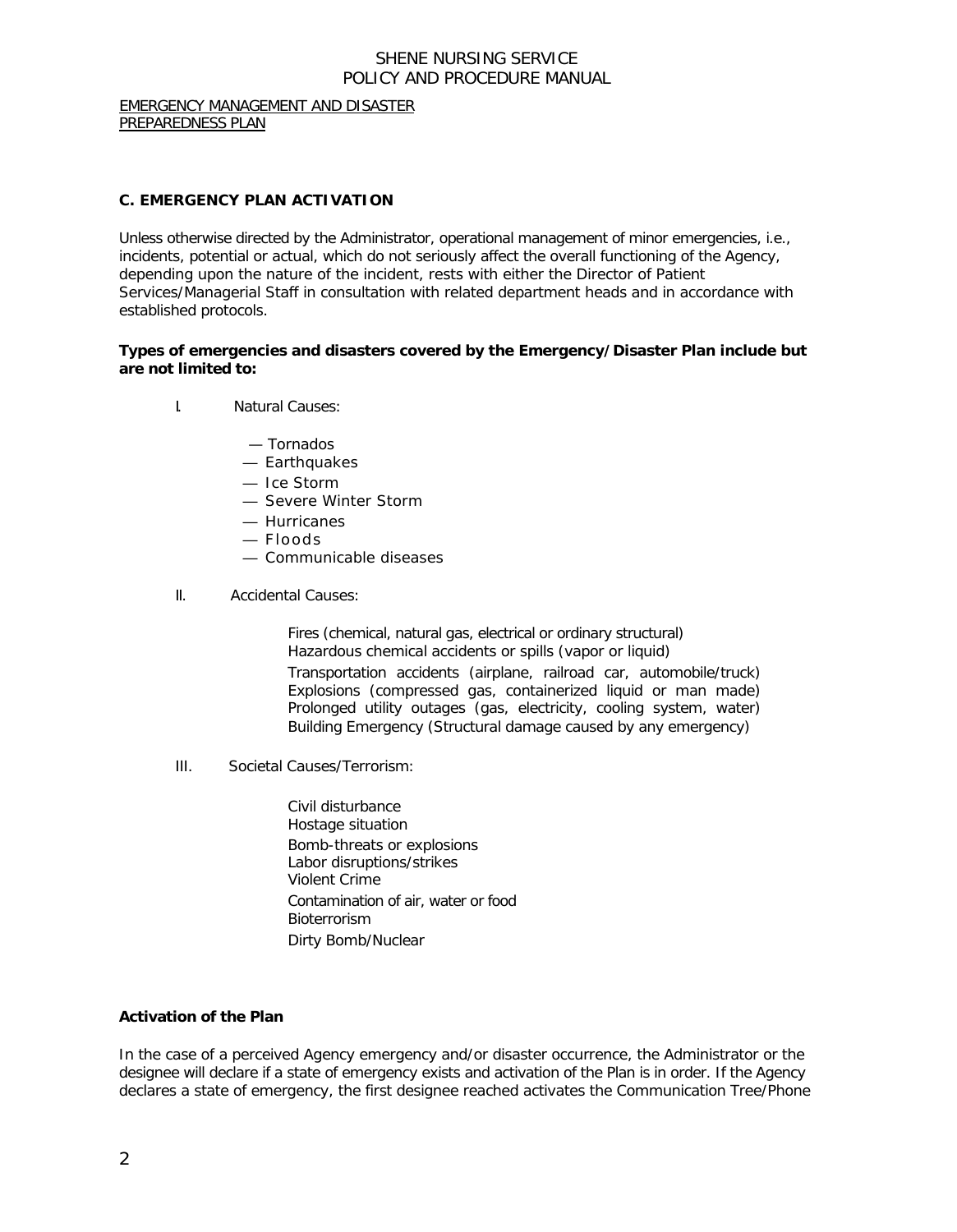#### EMERGENCY MANAGEMENT AND DISASTER PREPAREDNESS PLAN

Tree. The first designee reached is responsible for maintaining a log of who (on the Emergency Management Committee) has been reached and who has not been reached. All members of the Emergency Management Committee, if reached, must report back to the designee within one half hour of activation of the tree.

# **Emergency Management Team Contact List —Attachment A (1)**

In the case of a State of Emergency declared by civil authorities, all designated emergency personnel should attempt to report for duty and assume their defined roles if permitted by civil authorities, whether or not they have received official notification from the Agency.

**Note:** The Agency has the right to expect employees to make themselves available for work in the event of an emergency, to report promptly, and to remain as long as is deemed necessary.

Successive Designees for Determination of an Agency Emergency:

- 1. Administrator
- 2. Director of Patient Services
- 3. Department Directors/Supervisors

### **EMERGENCY MANAGEMENT TEAM**

Members of the response team should each be assigned specific roles to avoid duplication of some steps and neglect of others. All team members should be very familiar with the disaster plan and with the recovery techniques; outlined in it. They can in turn train other staff members or volunteers as the need arises.

The chief administrator can play a variety of roles during a disaster but is not generally the head of the team. The administrator should be somewhat detached from the actual provision of services so that he/she can continue to function as the chief administrator of the institution. The administrator will authorize procedures and expenditures and provide cash or a credit card for necessary purchases. He or she will contact insurance companies to find out exactly how the agency is covered in specific cases. If the institution has a legal department, the administrator will stay in touch with it as needed and will also deal with fire and police officials. In the planning stage, the administrator is sometimes the best person to deal with the emergency management officials. The administrator may also be the one to contact authorities and may contribute information to public relations announcements.

> In each County, there is a county wide disaster preparedness agency which provide emergency planning information. The administrator/designee will participate in county planning for emergencies, as appropriate.

> The American Red Cross also provide assistance in the event of emergencies and disasters such as the designation of emergency shelter and food for temporarily displaced people, the Red Cross can sometimes help with volunteer workers, transportation and other matters.

This plan includes a summary of emergency procedures and will list the proper response to various situations: fire, flooding, medical emergency, bomb threat, vandalism, etc. Police, fire department will be shown in large type. Evacuation directions; are best accompanied by clear floor plans.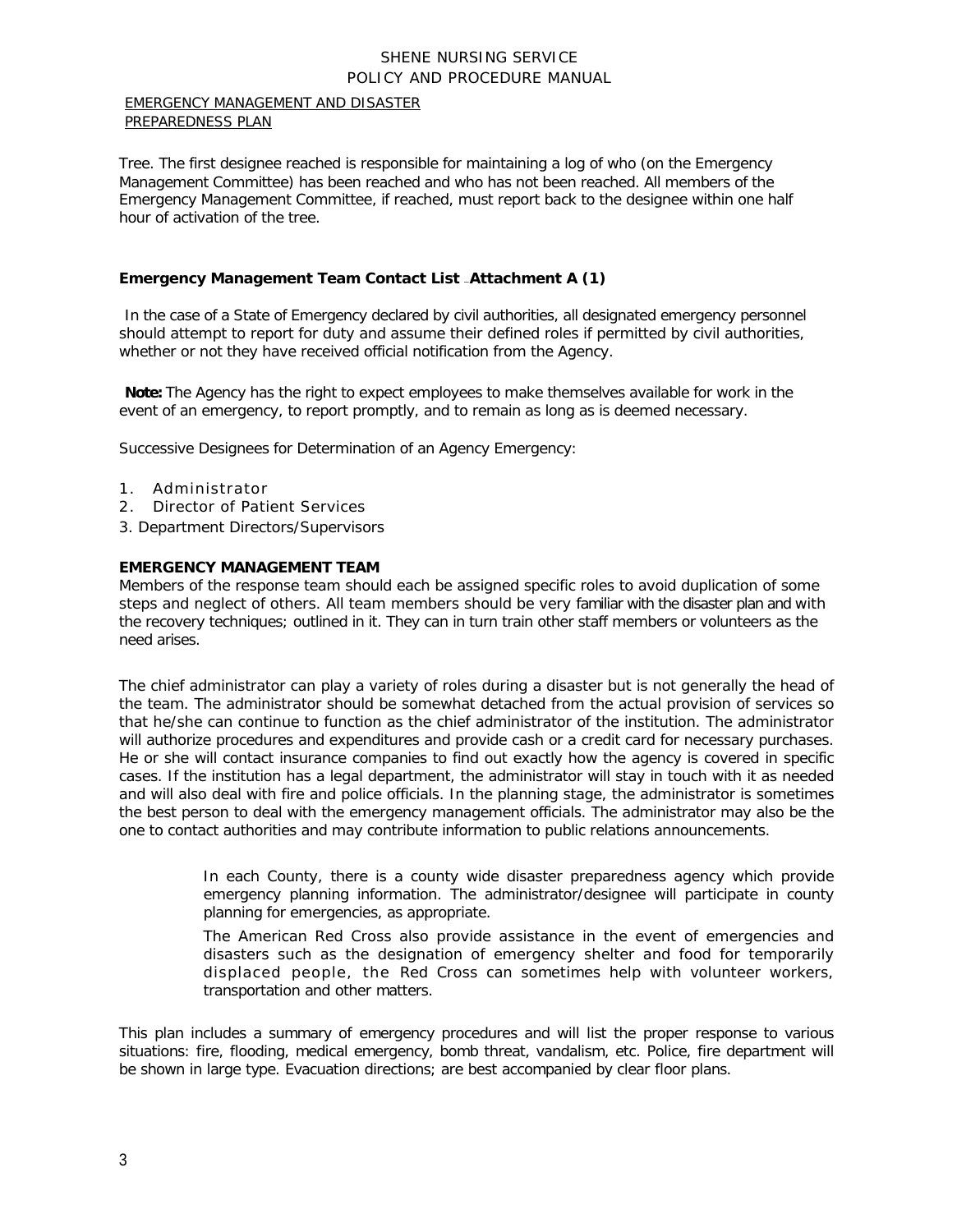#### EMERGENCY MANAGEMENT AND DISASTER PREPAREDNESS PLAN

Copies of the Emergency plan is posted in various areas of the Agency's office. Diagrams posted point out the location of fire extinguishers, pull boxes, emergency exits and the best routes to them. They are oriented so the person looking at the diagram can tell immediately in what direction to move. The Agency's administration will review the Emergency Plan, related diagrams and instructions at least annually. All staff are provided with emergency and disaster preparedness education at Orientation and at least annually. Staff will be inserviced as soon as any changes or revisions to the Emergency and Disaster Preparedness plan are made.

In the event that an emergency is declared, the Administrator/designee will initiate the notification of the Emergency Management Team. At the earliest possible time, all available members of the Emergency Management Team are to assemble at the Emergency Command Center or, if not accessible, at the Secondary Emergency Command Center. Once assembled, the Director of Patient Services, if present, or a person designated by the Administrator will assume the responsibility of keeping an accurate log of all actions taken by the Team.

The Emergency Management Team consists of:

Administrator Director of Patient Services Agency Operator Nurse Supervisors On-Call Staff Field Nurses Office Manager Supervisor of Coordinators/Schedulers Coordinators/Schedulers Representatives of the other agency department, as appropriate, i.e. HR, finance etc.

In addition, the Administrator's Administrative Assistant will be contacted along with the Emergency Management Team, and will provide administrative assistance to the Committee.

# **COMMUNICATION PLAN**

Communicating effective alerts/warnings as well as conveying what is happening throughout an emergency results in a more effective protection of staff and clients, can reduce damage and risk and improves response and recovery following the emergency.

Various methods of communication will be utilized based on the specific circumstances presented by the Emergency/Disaster situation. Communication resources will include:

- A. E-mail /Web site communications
- B. Voice Mail
- C. Designated contacts/runners in geographic locations
- D. Cell Phones
- E. Staff verbal relay in situations where face to face contact can occur, i.e. field supervision, cluster care situations.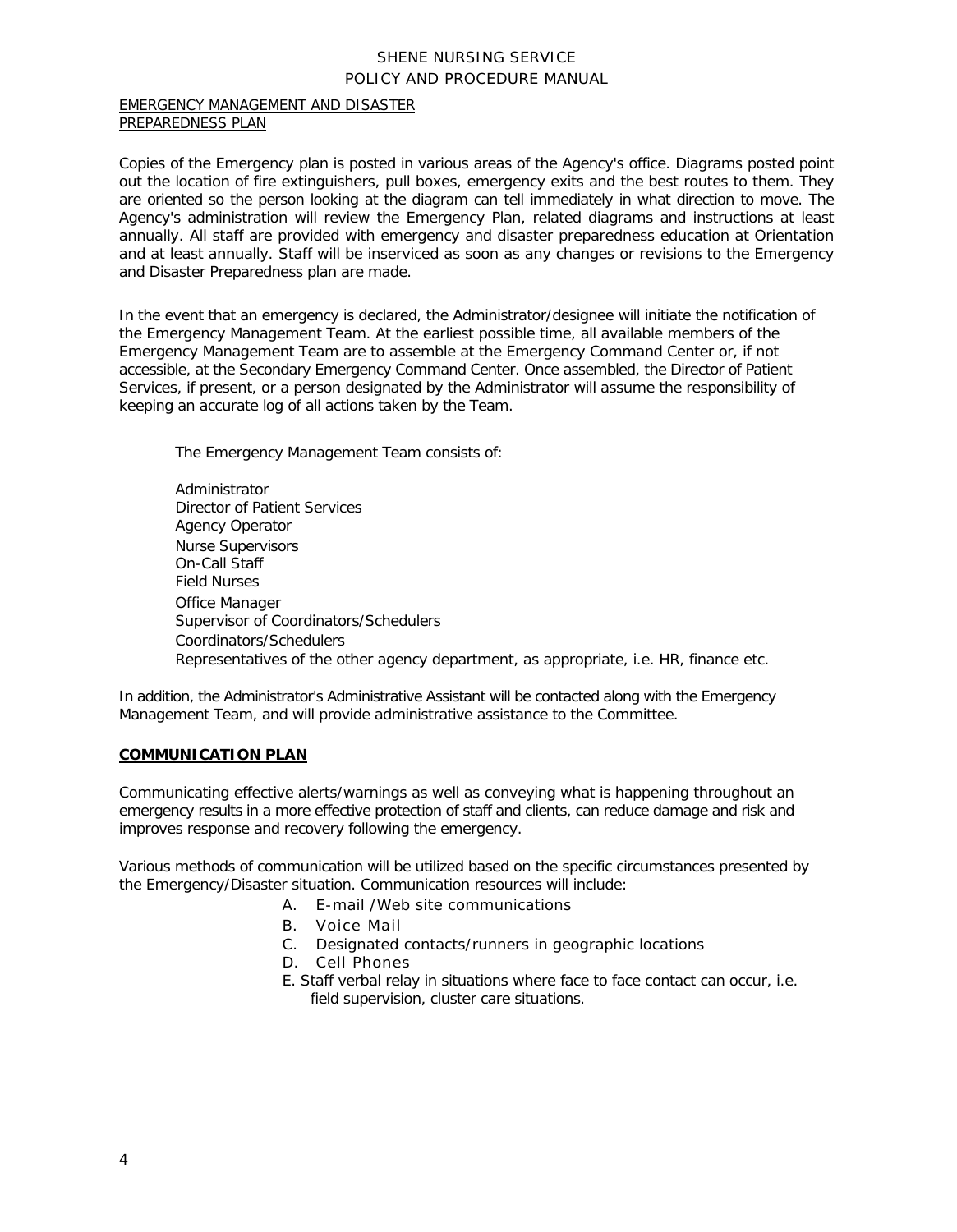#### EMERGENCY MANAGEMENT AND DISASTER PREPAREDNESS PLAN

- 1. Alternate telephones will be used (payphones, cellular phones) as necessary. Alliance Home Services, Inc. maintains cellular phones for each office/on-call;
- 2. The office's answering service will be used to triage important messages;
- 3. If the office telephone service is not working, operations will be maintained out the answering service or as appropriate of the DPS's home or if available a branch office.
- 4. All high risk patient will be contacted to make sure service is being provided;
- 5. Nurses are directed to keep in contact with their patients and the DPS using alternate phones.
- 6. The DPS monitors the situation, keeping contact with the Telephone Company and notifies the appropriate personnel when the problem is resolved.

The agency maintains a "Phone Tree" that will be implemented in extreme circumstances to convey information that cannot be communicated in normal business communication methods. The determination to implement the phone tree will be made by the Agency's Administrator and in the Administrator's absence, by the Director of Patient Services.

- 1. If the Phone Tree is implemented during regular business hours between 8AM and 6 PM, the Administrator/DPS will direct the management staff/coordinators to initiate the appropriate, pre-planned communication procedure.
- 2. If the Phone Tree needs to be implemented after normal business hours, the On-Call staff will contact the Administrator/DPS to discuss the contents of the message that needs to be communicated.

### **IMPLEMENTATION OF THE EMERGENCY RESPONSE PLAN**

The Administrator/designee has the responsibility to decide if the emergency response plan is to be activated, including the establishment of the Emergency Command Center, the recall of office employees (Office Manager, Coordinator) to the Agency during non-work hours, and the identification and recall of other employees (Field Nurse Supervisors, Professional Staff) who could assist in the emergency response effort.

If the emergency occurs during non-office hours, the individual(s) assuming the most responsibility will be in the following descending order.

- 1. Administrator
- 2. Director of Patient Services
- 3. Nurse On-Call
- 4. Coordinator/Scheduler On-Call

The first member of the Emergency Management Team to arrive at the Agency assumes responsibility for directing activities until the Administrator/designee or a supervisor arrives. Alternates or staff will report to the Team member and/or senior supervisor on the scene. Once notification of the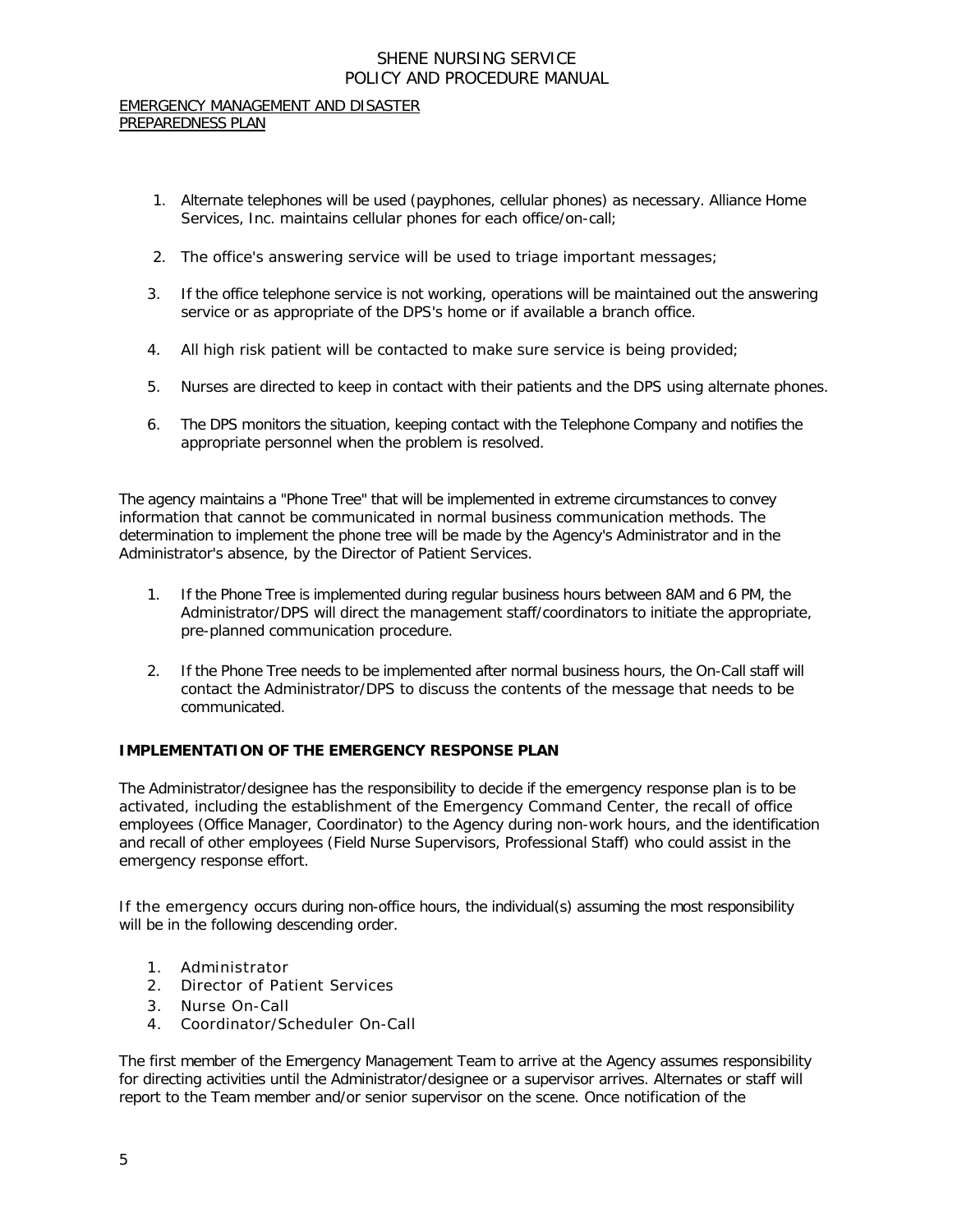#### EMERGENCY MANAGEMENT AND DISASTER PREPAREDNESS PLAN

Administrator/ designee has occurred, full responsibility for directing Agency efforts rests with the Administrator/ designee.

#### **EMERGENCY COMMAND CENTERS**

The primary Emergency Command Center is located: 14 Front Street, Suite 105 Hempstead, NY 11550

In the event that the primary site is inaccessible, a secondary Emergency Command Center

is located: To be determined.

Emergency Command Centers may include the agency's office, a branch office, a private home, rental space etc. and will be determined based on the actual type of emergency, the geographic areas involved and activities of the local county/city emergency management personnel.

In the event that the Agency's offices are not accessible, Emergency Management Team members will be directed to a designated location.

### **Both Primary and Secondary Emergency Command Centers will include:**

Copies of the Emergency Management Plan Access to phones Access to a computer (w/email and internet access) Access to radio and television Fax Machine Lights and/or Emergency Generator

#### **EMERGENCY EQUIPMENT**

Stored at the primary and secondary site (stored in a carry all bag by the oncall/designated individual) are the following materials:

Battery Operated Lighting Emergency Medical Equipment Bag First Aid Kit Sign-Making Material Tape/Tacks/Rope PPE (gloves, mask, gowns/aprons)

#### **OPERATIONS PLAN PRIORITIES**

- **1. General.** The Emergency Management Team will, upon assembly:
	- a. Assess the situation
	- b. Determine resources needed to address the emergency
	- c. Determine resources available to address the emergency
	- d. Issue staff assignments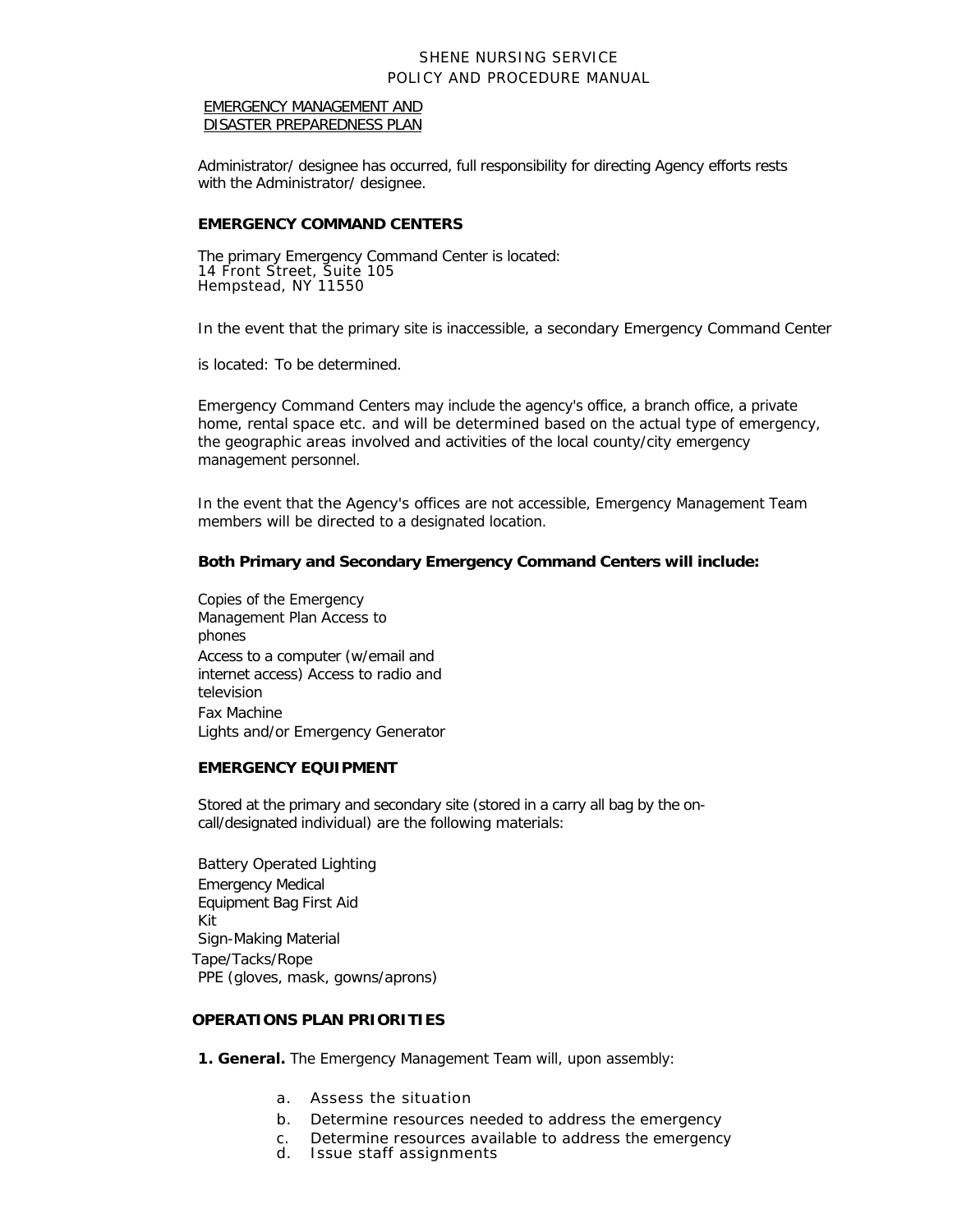EMERGENCY MANAGEMENT AND DISASTER PREPAREDNESS PLAN

- e. Establish necessary communication with outside agencies and civil authorities
- f. Monitor progress and continue assessment
- g. When appropriate, declare end of emergency status
- h. Designate one of its members as keeper of a Log of Events/Actions. This person will normally be the Office Manager/Designee.
- 2. *Priority Goals.* The essential goals of the Emergency Management Team will be, in order:
	- 1. Preservation of human life and welfare
		- a. Establish emergency communications.
		- b. Assess damage, injuries, and location of major problems.
		- c. Evacuate affected locations pending additional assessment.
		- d. Isolate dangerous areas until judged safe for reentry.
		- e. Establish medical triage and first aid areas and transport seriously injured to medical facilities if necessary.
		- f. Repair utilities and lifelines to prevent further life/safety hazards.
		- g. Identify and Rescue persons trapped in damaged facilities.
		- h. Control secondary hazards.
	- 2. Preservation of human health and safety
		- a. Communicate critical information and instructions to staff, clients and families.
		- b. Communicate with Emergency Management Personnel re: Shelters/Services.
		- c. Monitor appropriate sources for information and updates (health departments, CDC, faxes, emails)
		- d. Stress wearing of ID badges.
		- e. Track status of all injured and missing personnel.
		- f. Restore telecommunications systems as soon as possible.
		- g. Assess local transportation conditions and advise staff regarding viable routes.
		- h. Secure closed facilities.
		- i. Begin documentation of damages.
	- 3. Protection of Agency property and, where possible, personal property
		- a. Initiate Data Recovery Plans.
		- b. Identify and secure valuable Agency Records, Reports, materials.
		- c. Normalize flow of staff assignments, supplies and equipment.
		- d. Provide psychological and personal assistance to staff, clients/families and others impacted by the event.
		- e. Re-allocate administrative operating space, if necessary.
		- f. Provide space to external agencies, if necessary and possible.
	- 4. Maintain the ability to provide agency care and services to clients in their homes. These activities are to be maintained on a regular basis as the agency should be able to respond to an emergency within minutes.
		- a. Maintain current, up-to-date patient roster with each patient's level of acuity/priority code.
		- b. Review staffing patterns (vacations, holiday time)
		- c. Keep all cell phones and pagers fully charged at all times.<br>d. Staff are encouraged to keep vehicle gas tanks at  $\sqrt{2}$  to full
		- Staff are encouraged to keep vehicle gas tanks at 1/2 to full at all times.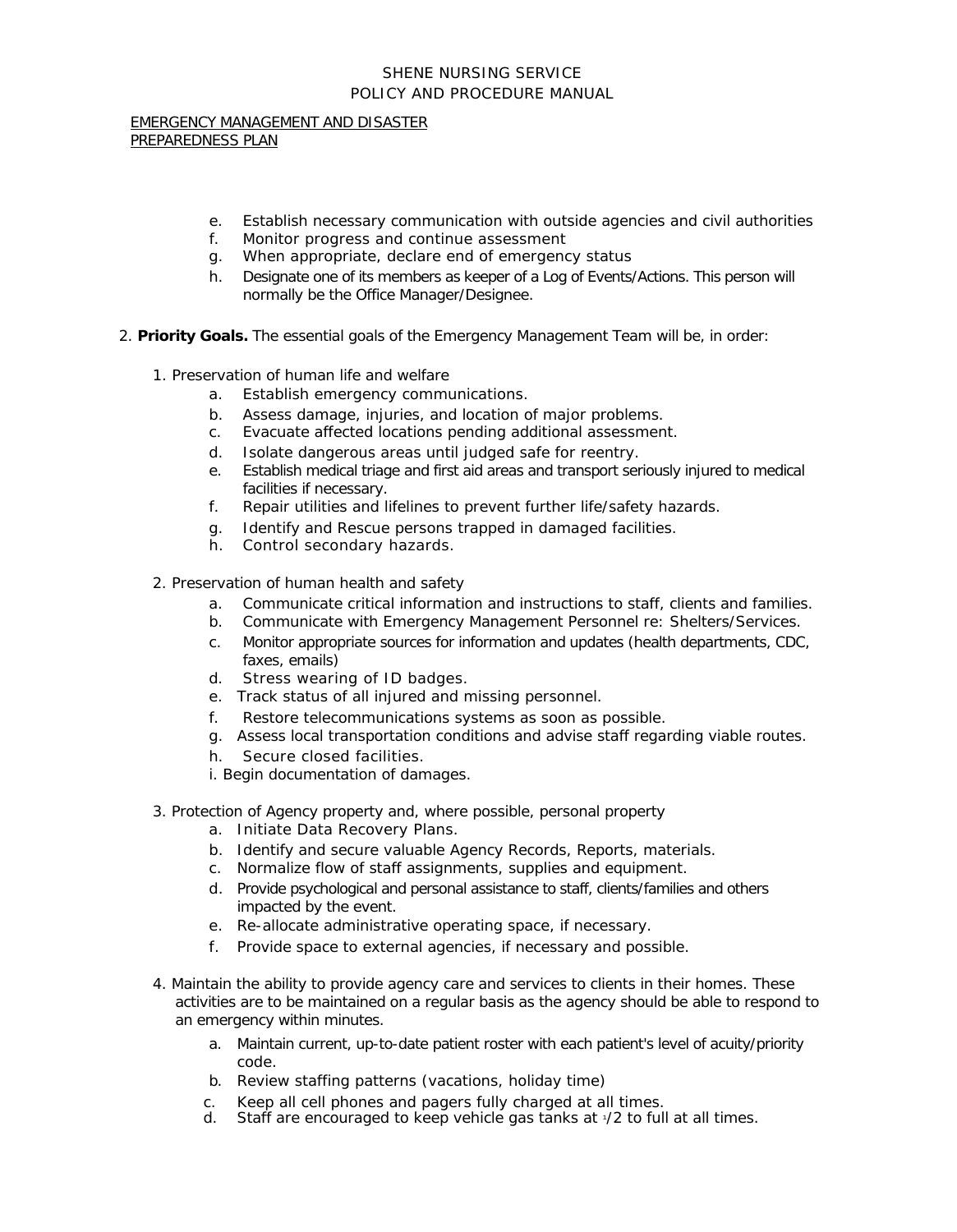#### EMERGENCY MANAGEMENT AND DISASTER PREPAREDNESS PLAN

- e. Stress use of PPE.
- f. Stress proper infection control procedures and how to identify a biological event in the community.
- g. Identify any uncovered cases, notify emergency personnel re: patient issues i.e. equipment, oxygen, medications etc.
- h. Provide supervision to all client care staff via home visit, if possible, telephone, assigned team leaders.
- 5. Respond to external community needs.
	- a. Assist Emergency Management Personnel as requested i.e. staffing shelters, providing services to uncovered cases of other agencies, etc.

## **RESPONSIBILITIES**

Under a declared emergency, the Emergency Management Team will assign responsibilities to operating staff. Staff may be directed to suspend day-to-day operations that do not contribute directly patient care or to emergency management. Individuals not in specified emergency areas, may be temporarily reassigned to assist in emergency operations.

Job assignments, this defines the specific responsibilities expected to be assumed by assigned personnel:

- (1) Maintain communication with;
	- Local public safety agencies.
	- Utility providers to coordinate continuation of services.
	- Fire protection services to assist in their operations
- (2) Request initial fire protection services, rescue operations and emergency medical services and provide assistance to them in obtaining access to emergency sites.
- (3) Provide and/or coordinate protection for life and property at emergency and related sites.
- (4) Provide emergency access to the office for administrative staff.
- (5) Provide or coordinate transportation service, Direct services restorations, cleanup operations.
- (6) Compile and submit reports required by federal or state law, regarding hazardous materials.
- (7) Provide health and safety assessments to the Emergency Management Team.
- (8) Identify, evaluate and monitor the presence of hazardous materials and other public health hazards.
- (9) Act as site liaison with regulatory agencies as necessary.
- (10)Assure the integrity of the telecommunications infrastructure and data systems and implement data disaster recovery plan.
- (11)Provide Emergency Management Team with evaluation and assessment of communications and data retrieval capabilities.
- (12)Manage all client services.
- (13)Provide information and communication to staff, clients/families If necessary, establish and maintain, with the assistance of authorities, if necessary, appropriate, restricted "press areas" to provide regular information updates to the media.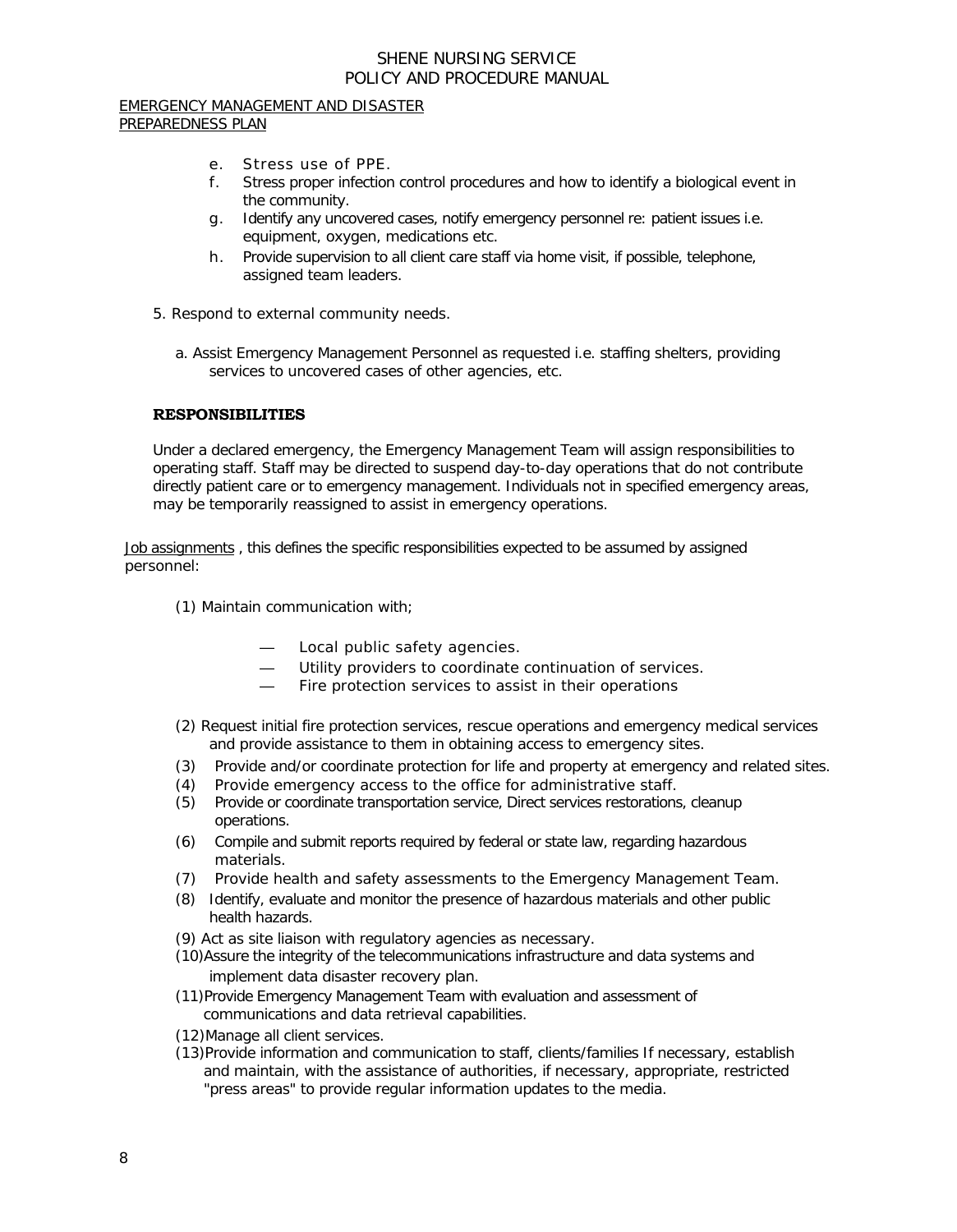#### EMERGENCY MANAGEMENT AND DISASTER PREPAREDNESS PLAN

(14)In consultation with the Emergency Management Team, coordinate and provide information to the media.

# **SUPPLEMENTARY PROCEDURES AND POLICIES**

This document sets forth the operational and governance responsibilities in the event that the Agency's Administrator declares an emergency. Existing protocols, policies and procedures that address safety, Agency Office access, disturbances, notification of staff, clients/families, and the like, remain in force unless otherwise specified as "suspended due to emergency" by the Administrator/designee, or the Emergency Management Team. These existing Procedures and Policies include, but are not limited to:

- Evacuation Plan and Drill Procedures
- OSHA Chemical Hygiene Plan/Hazardous Chemical Releases and Spill Procedure
- Hazardous Materials Spill Prevention Control and Countermeasures Plan

# **PART II: IMPLEMENTATION OF THE EMERGENCY AND DISASTER PREPAREDNESS PLAN**

- A. At the first home visit, the agency's "Welcome" packet will contain materials/directions regarding emergency and disaster preparedness. The purpose of providing this information is to begin preparing each patient/family for emergency and disaster preparedness i.e. supplies, maintaining sufficient medication by renewing prescriptions timely, etc. Each patient will need to be reviewed individually with respect to information and supplies specific to their condition and circumstance.
- B. The patient is asked to provide the name, address and telephone number of a designated family/friend to be the emergency contact person. It is important that this individual be available and willing to participate in case of and emergency and disaster that may interfere with the
- C. Patient's care needs or in case of an evacuation. The contact person should be geographically available i.e. not living out of state etc.
- D. At admission the Emergency Kardex is completed that provides information as to the patient's physician, medications and care needs. As appropriate, any patients dependent on electric/power for life-sustaining equipment are registered with the local fire department/emergency management office.
- E. At the time of admission to the Agency, the patient's Priority Category is established by the admitting health care professional. Priority Categories will be consistent with the NYS and Local Governmental Designations. This information is documented on the initial assessment form. The identified patient Priority Code is entered into the agency's Patient Profile and is documented in the agency's On-Call book.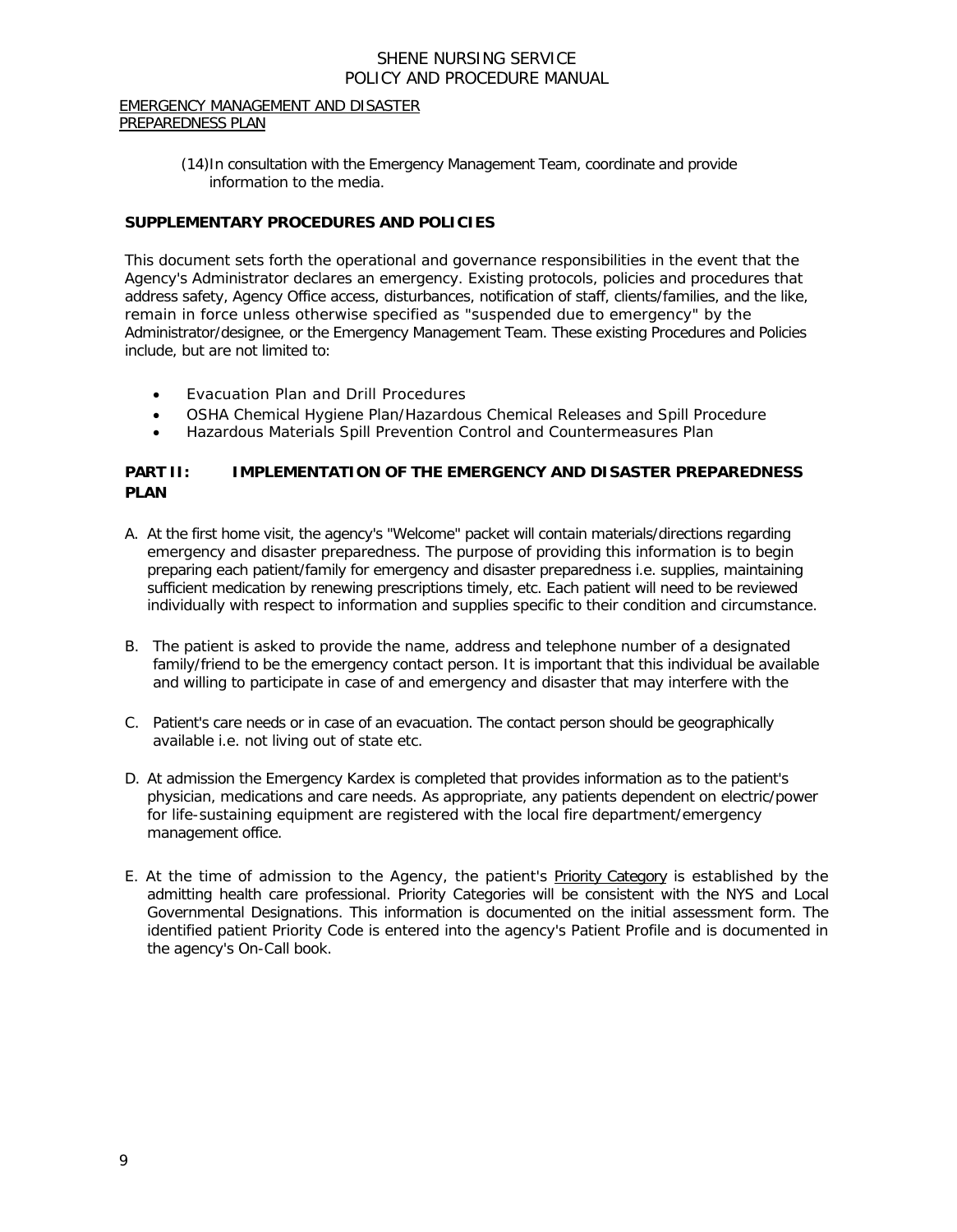#### EMERGENCY MANAGEMENT AND DISASTER PREPAREDNESS PLAN

- A. **Priority Red:** Immediate Care/Skilled Nursing required to maintain physiological needs and safety needs. These patient will need skilled nursing care provided and are without a family/friend primary caregiver capable and competent in providing care. In situations requiring evacuation, these patients will need a nursing care shelter. Examples are:
	- Electrical / Life Sustaining:
		- + Ventilator;
		- Oxygen-for periods longer than 30 minutes;
		- \* Pumps;
		- Suction Machine;
		- •:. Insulin Dependent.
- B. **Priority Yellow:** This category of patients have a moderate need and can function without immediate service, are categorized as:
	- living alone with no available support system;
	- has one or more physical limitations and / or ADL needs;
	- interruption of service will impact for safety reasons.
- C. **Priority Green:** These patients are self-directing and able to meet their own physiological and safety needs and/or has an available caregiver who is able to provide support. The patient/family are able to arrange their own evacuation plan and can establish own transportation without intervention.

All patients will be contacted, in the event of a disaster/emergency, in the order of their priority designation and as directed by the local emergency/disaster Unit. The assigned priority designation of each patient will be reviewed at least every 6 months.

# **DECLARING AN AGENCY EMERGENCY**

The Administrator/designee activates the plan and initiates the identification and recall of other employees (Field Nurse Supervisors, Professional Staff) who could assist in the emergency response effort. Patient contact staff include, but are not limited to: Nurses and Schedulers/Coordinators.

- 1. If a potential disaster is known, each primary nurse/scheduling coordinator will contact their patients and check on their supplies if needed. In addition the nurse will question the patient regarding food, water, flashlights, etc. depending on the nature of the disaster.
- 2. All patients will be notified if the nurse/paraprofessional is unable to make a home visit due to a known or potential disaster. The nurse will also evaluate the patient's condition to ascertain if hospitalization needs to be considered. The patient's emergency contact is notified, as appropriate.
- 3. The Administrator and/or DPS will call in additional agency personnel to assist in an emergency as deemed necessary. In extreme emergencies the HR department may be requested to contact former employees to determine their availability. If applicable, contracted agencies are notified to determine the disposition of specific at risk patients.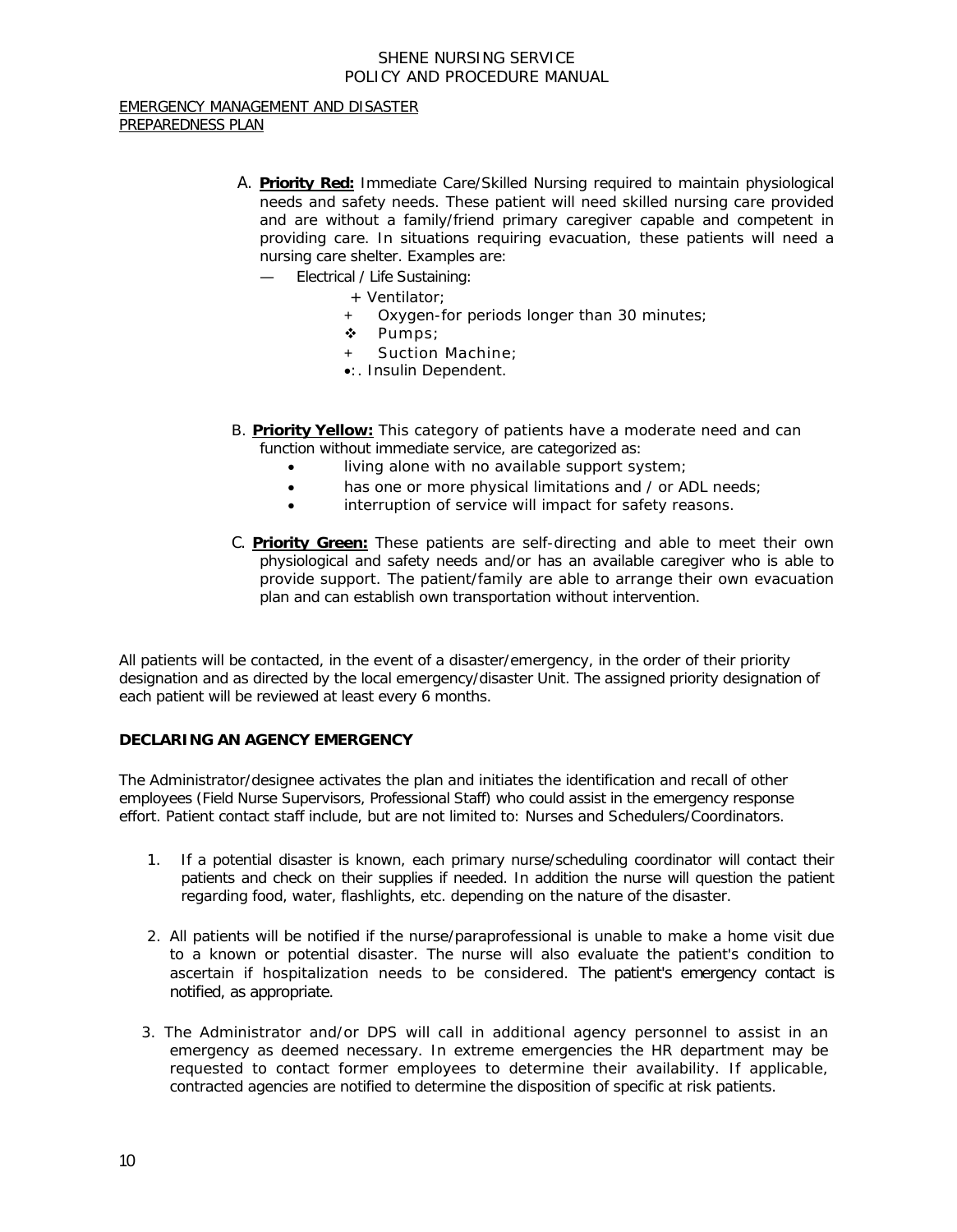#### EMERGENCY MANAGEMENT AND DISASTER PREPAREDNESS PLAN

- 4. The Administrator and/or DPS will determine when the disaster is over and will notify all staff and patients as appropriate.
- 5. The Administrator and/or DPS notifies the Governing Authority if applicable, of the type of disaster, the status and eventual resolution; this information is also presented at the next quality improvement committee meeting for review and evaluation.

# **PART II: OCCURRENCE SPECIFIC EMERGENCIES**

### I. **WEATHER EMERGENCIES:**

- 1. The Administrator/DPS is alerted to a potential weather disaster via weather reports/news bulletins.
- 2. The Administrator/DPS notifies professional staff assigned to the office of potential problem and activates general disaster plan.
- 3. Nurses are informed to make home visits, as necessary, prior to the disaster and to focus on getting to the patient's home rather than to the office. The nurses will address medication supplies, food and water storage with each patient/family.
- 4. As appropriate, paraprofessional schedules will be altered to meet the needs of the patients as per priority designation i.e. 24 hour assignments may require change in staff assigned earlier than expected, cluster care, assignment by zip codes etc.
- 5. Nurses will maintain telephone communications with the patients, physicians, and the DPS as indicated. If telephone communication is disrupted during the weather emergency, staff will follow the agency's procedures regarding communications.
- 6. All office staff who can report to the office must do so.
- 7. A list of phone numbers for the following will be kept at each office, with the On-call staff and the DPS
	- Individuals or service groups with 4-wheel drive vehicles and snowmobiles;
	- community service agencies which assist with transportation, food, clothing and shoveling; and
	- the State and local police;
- 8. All patients will be contacted to check on their status in severe weather conditions. Persons to be notified in case of emergency will be contacted for high-risk patients. Appropriate arrangements for supervision and/or care of these patients will be made;
- 9. The DPS will monitor the extent and status of the weather disaster via weather reports, news bulletins, community resources, and will evaluate and communicate this information.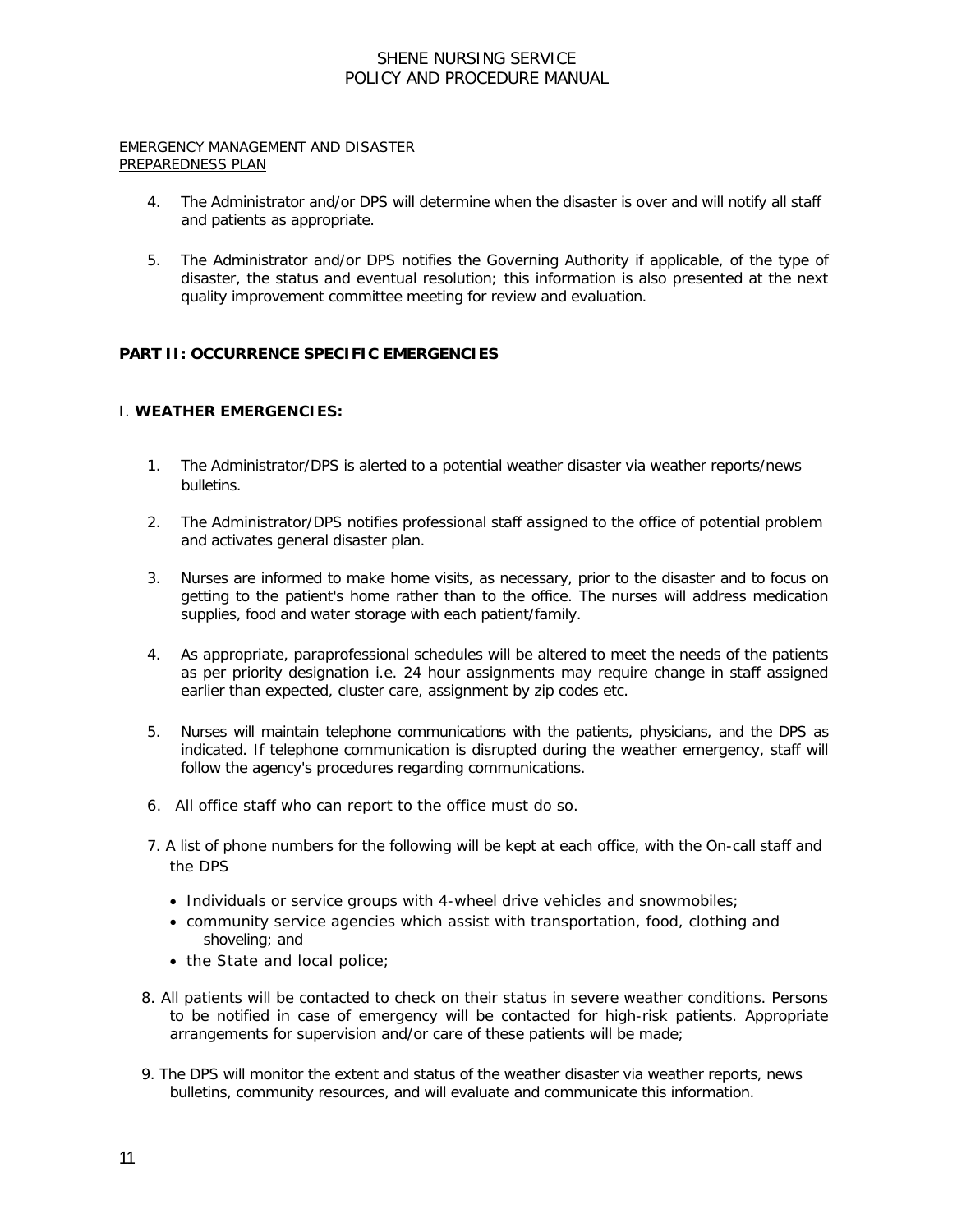EMERGENCY MANAGEMENT AND DISASTER PREPAREDNESS PLAN

#### **II. UTILITY EMERGENCIES:**

#### A. DISRUPTION OF TELEPHONE SERVICE

- 1. The agency is a designated health care provider listed with the telephone company, this designation assures priority attention in situations when disruption of telephone service occurs. The first person identifying a problem with telephone services immediately notifies the telephone company to alert them of the need for priority service repair, and then the Administrator/DPS.
- 2. Alternate telephones will be used (payphones, cellular phones) as necessary. The Agency maintains cellular phones for each office/on-call; the agency also utilizes other forms of communication i.e. email.
- 3. The office's answering service will be used to triage important messages.
- 4. If the office telephone service is not working, operations will be maintained out the answering service or as appropriate, the alternate emergency "command" center, or if necessary a home.
- 5. All high risk/priority patients will be contacted to make sure service is being provided.
- 6. Nurses are directed to keep in contact with their patients and the DPS using alternate phones.
- 7. The DPS monitors the situation, keeping contact with the Telephone Company and notifies the appropriate personnel when the problem is resolved.

### **B. DISRUPTION OF ELECTRIC/POWER SERVICES**

- 1. The DPS/Designee will alert the local gas/electric company to determine the extent of the problem and will incorporate that information into his/her decision making process. The DPS/Designee notifies professional staff assigned to this office of a potential problem and initiates the general disaster plan.
- 2. Any patient's dependent on equipment powered by electricity for life sustaining operation will be identified at admission and this information processed to the local emergency services unit. Communication with the vendor providing the equipment will occur to establish an appropriate power back up source, batteries, generators etc.
- 3. Nurses using the Patient Priority Codes identify those patients whose health and well being depends upon the use of equipment that requires electrical power so that emergency services can be mobilized to arrange for emergency transportation to an appropriate facility.
- 4. Nurses will maintain telephone contact with their patients to provide support and conduct home visits, as needed.
- 5. All office staff is to report to their assigned branch office or an office closest to his/her home, must do so.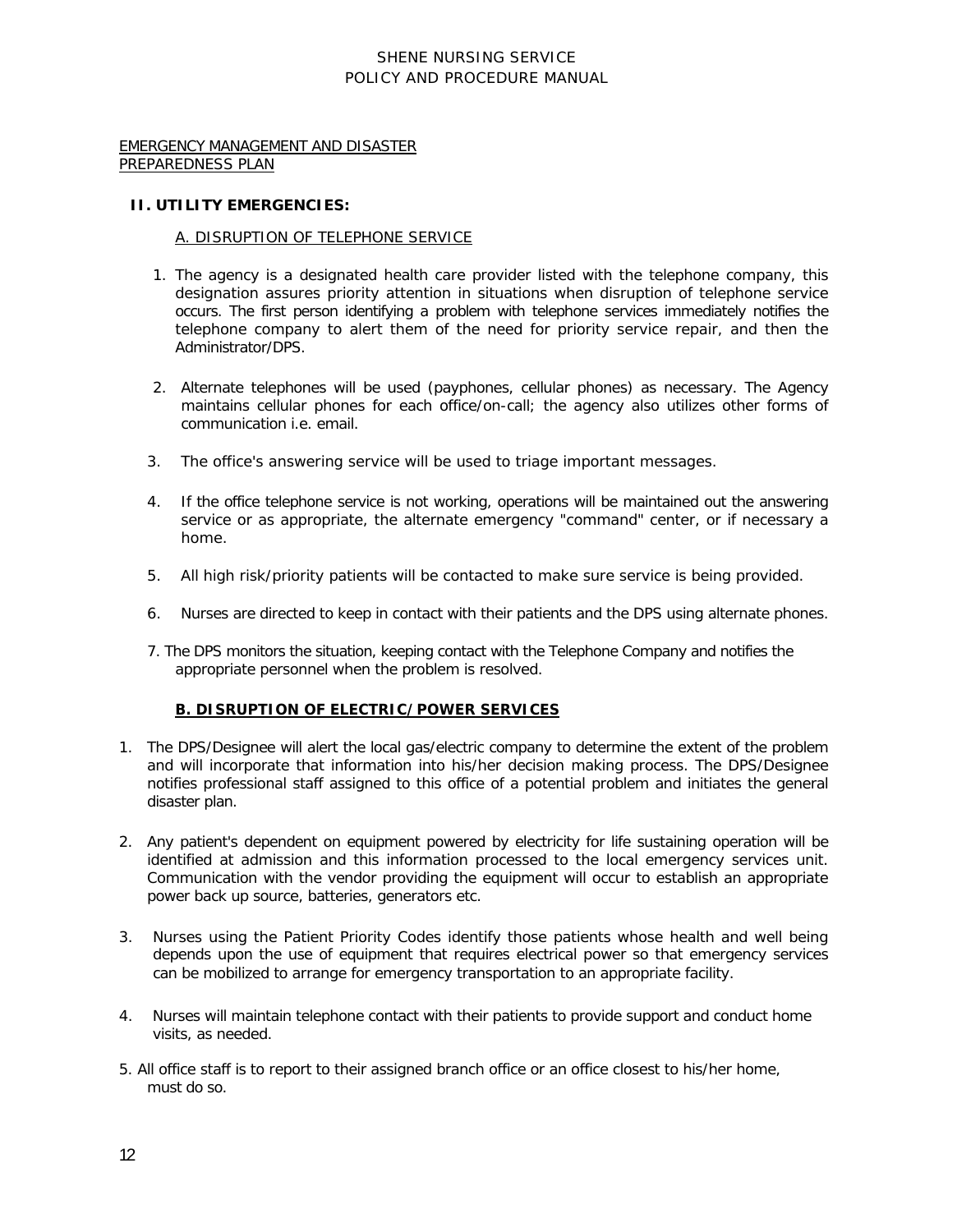#### EMERGENCY MANAGEMENT AND DISASTER PREPAREDNESS PLAN

## **C. DISRUPTION OF WATER SUPPLIES/EMERGENCIES**

- 1. The DPS/Designee will alert the local water department to determine the extent of the problem and will incorporate that information into his/her decision making process. The DPS/Designee notifies professional staff assigned to this office of a potential problem and initiates the general disaster plan.
- 2. The agency staff will communicate with any patients living in the involved areas to determine if they require bottled water, notifying the local government emergency management company of the need.
- 3. If authorities determine that there is a concern about drinking water quality, the residents will advised of what actions to take. In some cases, the residents will told not to use water for cooking for drinking purposes unless it is boiled, treated with bleach or disinfected by other means. In an extreme case, you may be told not to use the water for cooking, drinking, hand-washing or bathing purposes. The Agency staff will reinforce these directives, as appropriate.

## D. **DISRUPTION IN TRANSPORTATION SERVICES**

- 1. The Administrator/DPS is alerted to a potential transportation problem.
- 2. The DPS notifies professional staff assigned to the agency office of the potential problem and initiates the General Disaster Plan.
- 3. The DPS evaluates the transportation needs of the nurses and makes necessary arrangements to assure that patients are seen utilizing the patient's emergency priority code and any other information known regarding the patient's needs. The nurses evaluate their visit schedules and rearrange to allow carpooling, drop offs/pick ups to high-risk patients.
- 4. As necessary patients are assisted with transportation plans using available resources to ensure continuing care.

### **III. WORK STOP ACTION**

- 1. High risk patients will be called or visited first by nurses, appropriate arrangements will be made for service when necessary, at local hospitals or with family/friends in conjunction with the contracted agencies.
- 2. All patients and contract agencies will be notified and appropriate arrangements will be made;
- 3. Patients will be referred to other healthcare agencies/facilities as necessary;
- 4. Recruitment and training activities will be stepped up to meet needs;
- 5. Negotiations will take place to try to resolve the situations as quickly as possible; and
- 6. Contractual arrangements with other agencies will be implemented in order to provide care and services as necessary.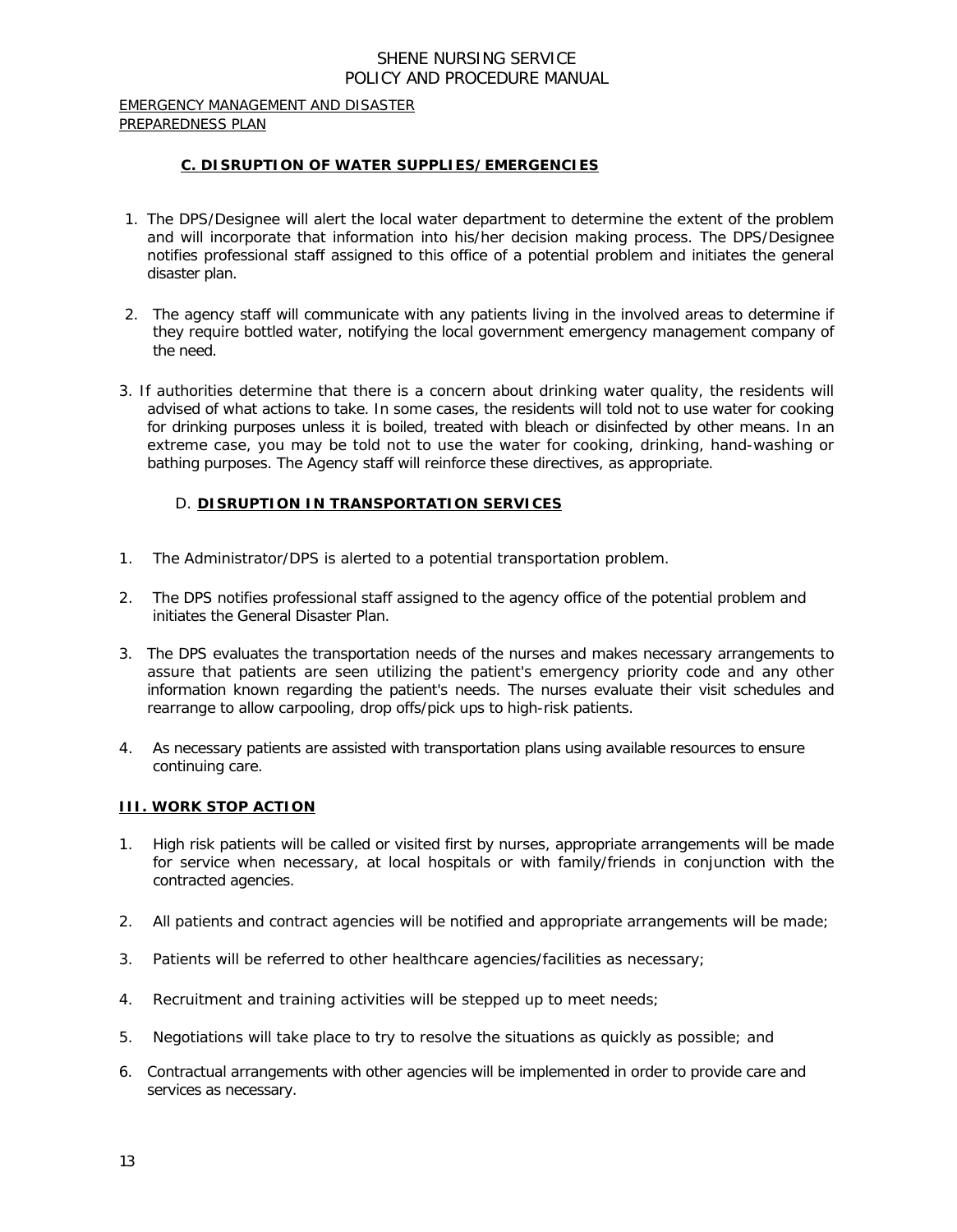#### EMERGENCY MANAGEMENT AND DISASTER PREPAREDNESS PLAN

# **STRIKE AT LOCAL HOSPITAL, OR OTHER REASON TO CAUSE HIGH RATE OF PATIENTS DISCHARGED FROM AREA HOSPITAL**

- 1. Recruitment and training efforts will be stepped up. The director will be contacted regarding coordination of staff to be assigned to the appropriate geographic location.
- 2. Existing staff will be asked to adjust their availability schedule and to work additional hours, as necessary.
- 3. The Administrative staff will maintain close communication regarding the situation i.e. negotiations and settlement issues to be able to anticipate and act in accordance with a evolving emergency situation.
- 4. Communications and collaboration with other community agencies, LHCSA's to distribute workload to meet agency/patient needs.

## **IV. FIRE**

## **A. OFFICE SETTING**

## **KNOW THE LOCATION OF FIRE EXTINGUISHERS, FIRE EXITS, AND PULL ALARM SYSTEMS IN YOUR AREA AND HOW TO USE THEM.**

In the event of a fire, follow these steps:

If an emergency exists, activate the manual pull station building alarm system.

**A.** If a minor fire appears controllable, promptly direct the charge of the fire extinguisher toward the base of the flame.

If large fires appear uncontrollable, activate the manual pull station building alarm system, then DIAL 911. Proceed to evacuate all rooms, closing all doors to confine the fire and reduce oxygen — DO NOT LOCK DOORS!

When the building alarm is sounded, an emergency exists. Walk quickly to the nearest marked exit and alert others to do the same.

ASSIST THE DISABLED IN EXITING THE BUILDING! USE THE STAIRS, DO NOT USE THE ELEVATORS DURING THE FIRE.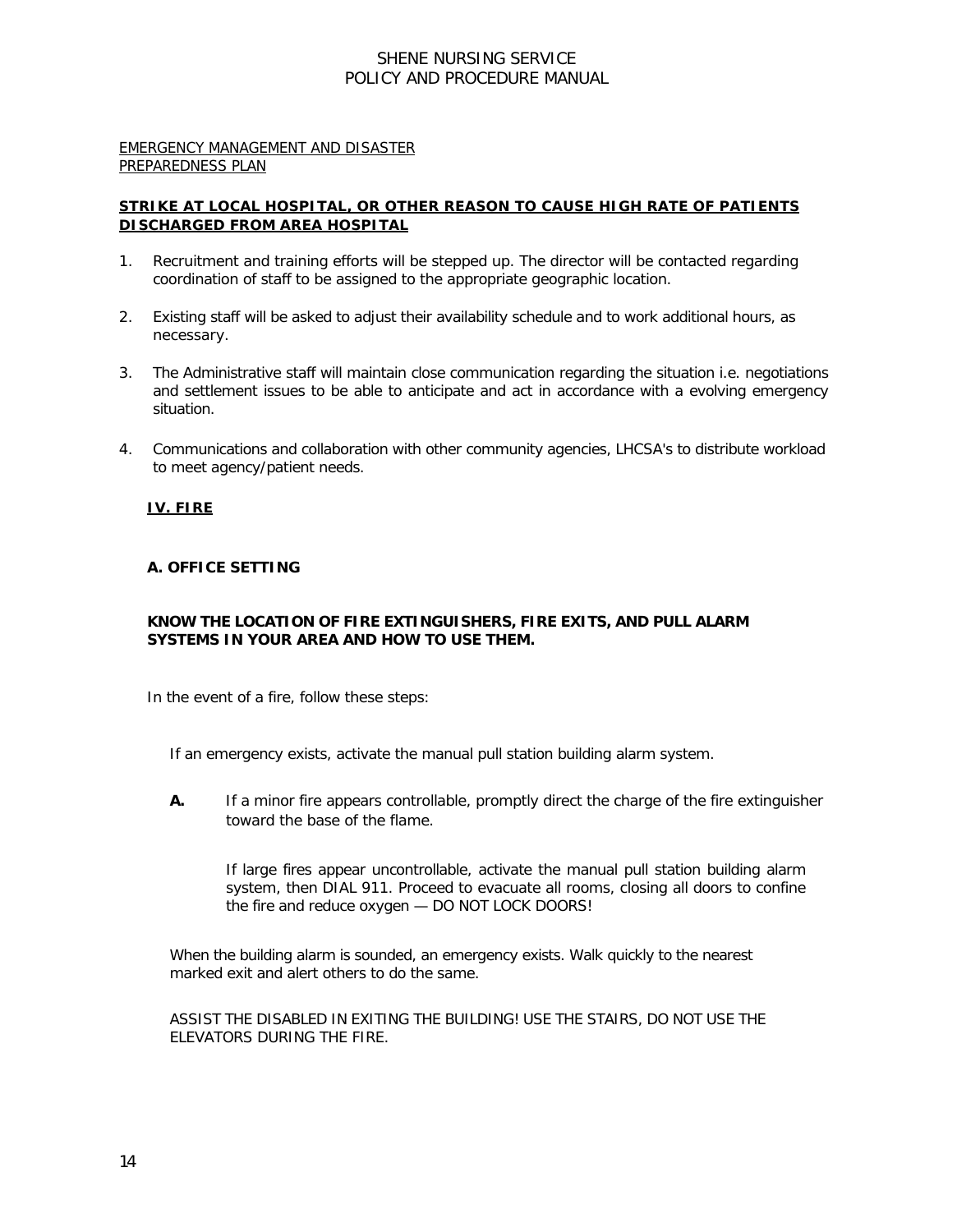#### EMERGENCY MANAGEMENT AND DISASTER PREPAREDNESS PLAN

4. Once outside, move to a clear area up wind, if possible, at least 300 feet away from the affected building. Keep streets, fire lanes, hydrants, and walkways clear for emergency vehicles and crews.

DO NOT RETURN TO AN EVACUATED BUILDING unless told to do so by a police officer.

**NOTE: Should you become trapped inside a building during a fire and a window is available, place an article of clothing (shirt, a coat, etc.) outside the window as a marker for rescue crews. If there is no window, stay near the floor where the air will be less toxic. Shout at regular intervals to alert emergency crews of your location, DO NOT PANIC!**

### WHEN TO TRANSMIT AN ALARM

It is imperative the alarm be transmitted immediately when a fire is seen or suspected. Neither permission nor approval is ever necessary.

In the event of fire you must realize that, psychologically, people will look to the employees to guide them to safety. Orderly evacuation of an area depends primarily on you and your efficiency in implementing the fire response and evacuation protocol. Staff are encouraged to walk and keep moving quietly toward safety, this will often overcome the tendency to panic.

- Persons closest to the source of the fire should be moved first. Fire marshal(s) is assigned to the office to direct staff in evacuation in an orderly fashion. The fire marshal will calmly guide other employees and visitors, as appropriate, out of the building and be sure that no
- one is left in the office areas, halls, bathrooms, and that all doors are closed as soon as the last person has left.
- The senior staff person on duty automatically assumes responsibility at the time of the emergency.

Practice drills will be held so that staff becomes familiar with procedures. These drills will be held at least annually. Once the fire department is on-site, they are in command of the office.

In the event of cessation or interruption of service for any period of time, Shene Nursing Service Registered Nursing P.C. will assure the appropriate coordination of patient services from other buildings/branches of the organization's facility or other home care agencies, as appropriate. The LHCSA will provide pertinent patient information from their records to caregivers assigned to provide services. Shene Nursing Service Registered Nursing P.C. will secure storage of clinical records and related information at a place.